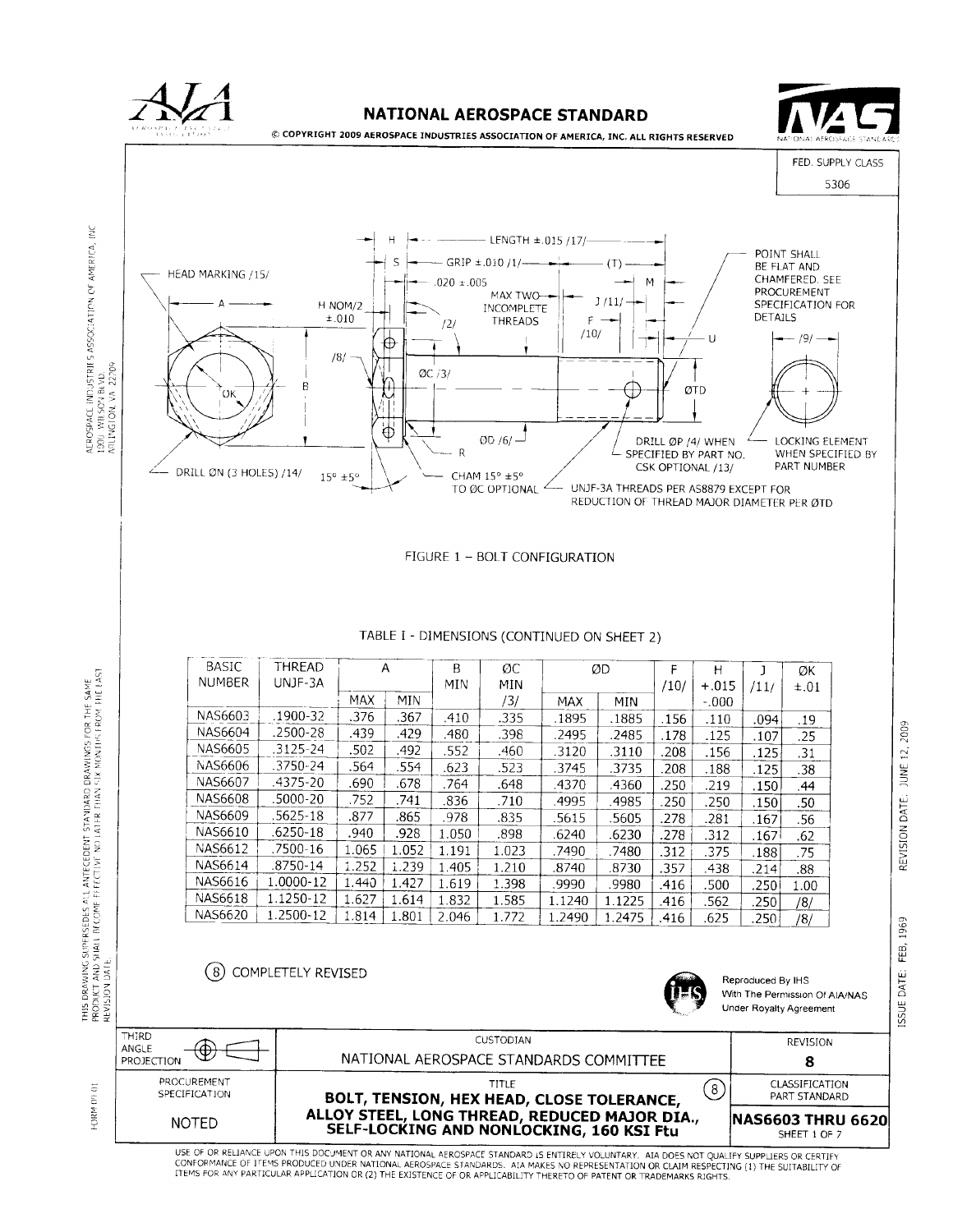



© COPYRIGHT 2009 AEROSPACE INDUSTRIES ASSOCIATION OF AMERICA, INC. ALL RIGHTS RESERVED

 $\overline{\sigma}$ TD **INSPECTION DATA**  $\overline{Q}P$  $\mathsf{R}$ **BASIC** M ØN S  $(T)$ U **NUMBER**  $±.010$  $+.010$  $+.010$ **RAD**  $+.015$  $/5/$ **MAX** Z  $\mathsf{\chi}$  $-0.000$  $-0.000$  $-.000$  $/6/$  $/6/$  $/7/$  $^{14}$ **MAX** MIN **MAX** MIN  $.073$  $\overline{.181}$  $.005$  $.0045$ .0040 .070 .020  $.010$ 345 .039 .184 **NAS6603** .164 .046  $.241$ .045 244 .006 .0045 .0030 **NAS6604** .178 .046 .076  $.020$  $.010$ .083 425  $.052$ 306 302 .008 .0045 .0030 .104 469 **NAS6605** .181 .070 .076 .020  $.010$ .0045  $.0025$ .578 .052 368 .364 .009 **NAS6606** .197 .070 .106  $.025$  $.015$ .125 .006 .0025 426  $.010$ **NAS6607** .201 .070 106 .025  $.015$ .146 .694 .062 .431 .488  $.011$ .006 0020 **NAS6608** .216 .070 106 .030 .020 .167 .735 .062 .493  $.006$  $.555$ .0020 .068 .550 .012 **NAS6609** .218 .070 .141 .035 .020 .188 .840  $.006$ .0020 .068 .612 015 NAS6610 .249 .070 141 .040  $.025$ .208 .902 .618  $.009$ .0020 018 1.041 .078 NAS6612 .252 .070 141 .045 .030 .250 743 .737 .020 .009 .0020 .089 .868 .861 .257 .070 141 .050 .035 .292 1.184 **NAS6614** .0020 .986  $.022$ .009 .070 141 .060 .045 .333 1.309 .104 .993 **NAS6616** .264 .025 .009 .0020 .070 .055 1.458 .104 1.118 1.111 **NAS6618** .357 .070 .141  $/8/$ .075  $/8/$ 1.646 .104 1.243 1.236 .028 .009 .0020 NAS6620 .389 .070 .141 .060 ALLOY STEEL - 4140 (UNS G41400) PER MIL-S-5626 AMS6349 OR AMS6382, 4340 (UNS G43406) PER MATERIAL: MIL S 5000 AMS6415 OR AMS6484 OR 8740 (UNS G87400) PER MIL S 6049 AMS6322. LOCKING ELEMENT - NYLON OR EQUIVALENT PER MIL-DTL-18240 AND OPL-18240. DEVELOP BASIC MATERIAL PROPERTIES AS FOLLOWS, WITH CONTROLS PER AMS-H-6875-OR **HEAT TREAT:** AMS2759: 160 - 180 KSI Ftu CADMIUM PLATED BOLTS - CADMIUM PLATE PER AMS-QQ-P-416, TYPE II, CLASS 2. EMBRITTLEMENT FINISH: REQUIREMENT PER NAS4002. CHROMIUM PLATED BOLTS - CHROMIUM PLATE PER AMS-OO-C-320, CLASS 2 ON SHANK ONLY. ALL OTHER SURFACES CADMIUM PLATED. NO CHROMIUM WITHIN .020 OF LINE OF TANGENCY OF HEAD TO SHANK FILLET. CHROMIUM IN THREAD RUNOUT PERMITTED. CHROMIUM PLATED BOLTS NOT AVAILABLE WITH GRIP DASH NUMBER 1 OR NUMBER 2. CODE: NO FINISH CODE AFTER BASIC NUMBER FOR CADMIUM PLATED BOLTS. ADD "C" AFTER BASIC NUMBER FOR CHROMIUM PLATED BOLTS. ADD "D" AFTER BASIC NUMBER FOR DRILLED SHANK BOLTS. DO NOT USE WITH "L" OR "P" CODE. /13/ ADD "H" AFTER BASIC NUMBER FOR BOLT WITH DRILLED HEAD. ADD "L" AFTER BASIC NUMBER FOR SELF-LOCKING BOLT WITH LOCKING ELEMENT TYPE OPTIONAL; SEE PROCUREMENT SPEC BELOW. DO NOT USE "L" WITH "D" OR "P" CODE. ADD "P" AFTER BASIC NUMBER FOR SELF-LOCKING BOLT WITH PATCH TYPE LOCKING ELEMENT ONLY; SEE PROCUREMENT SPEC BELOW. DO NOT USE "P" WITH "D" OR "L" CODE. GRIP DASH NUMBER INDICATES GRIP IN .0625 INCREMENTS (CONVERTED TO THREE DECIMAL PLACES PER ANSI Y14.5-1982). SEE TABLE II FOR TABULATIONS OF GRIP AND LENGTH DIMENSIONS.  $/17/$ CODE LETTER "X" AND "Y" FOLLOWING THE GRIP DASH NUMBER INDICATES REPLACEMENT OVERSIZE REPAIR BOLT. (SEE LAST SHEET) IF MORE THAN ONE CODE LETTER IS USED IN SEQUENCE, ARRANGE THE LETTERS ALPHABETICALLY. (8) COMPLETELY REVISED **REVISION** 8 **NAS6603 THRU 6620** SHEET<sub>2</sub> USE OF OR RELIANCE UPON THIS DOCUMENT OR ANY NATIONAL AEROSPACE STANDARD IS ENTIRELY VOLUNTARY. AIA DOES NOT QUALIFY SUPPLIERS OR CERTIFY SOUTH THE SUITABLE OF TEMS PRODUCED UNDER NATIONAL AEROSPACE STANDARDS. AIA MAKES NO REPRESENTATION OR CLAIM RESPECTING (1) THE SUITABILITY OF ITEMS FOR ANY PARTICULAR APPLICATION OR (2) THE EXISTENCE OF OR APPLICABILITY THERETO OF PATENT OR TRADEMARKS RIGHTS

## TABLE I - DIMENSIONS (CONTINUED)

ž

FORM 09-01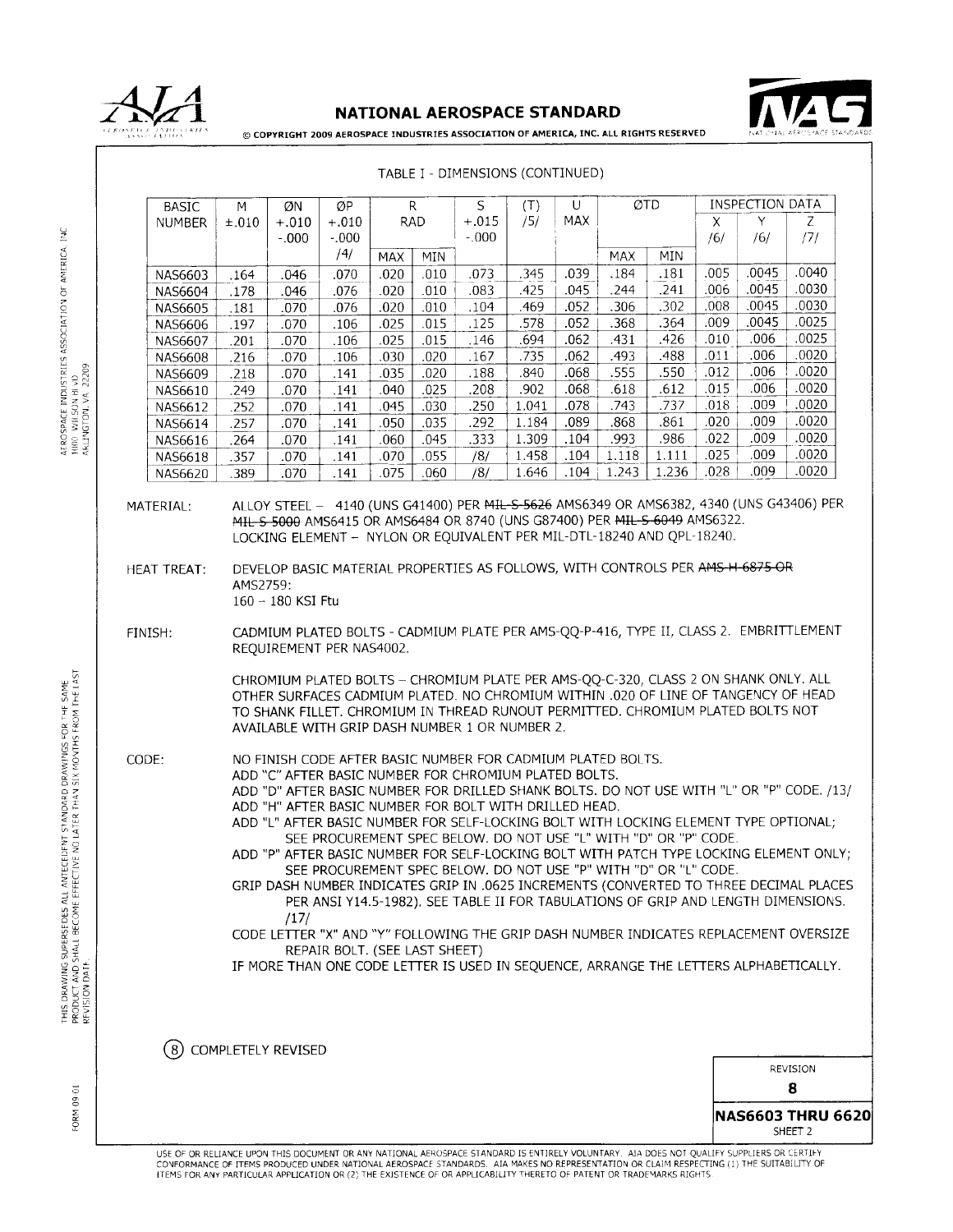|                                                                                                                        |                                                                                        |                                                                                             | <b>NATIONAL AEROSPACE STANDARD</b>                            |                                                                                                                                                                                                                                                                                                                                                                                                                       |               |  |  |
|------------------------------------------------------------------------------------------------------------------------|----------------------------------------------------------------------------------------|---------------------------------------------------------------------------------------------|---------------------------------------------------------------|-----------------------------------------------------------------------------------------------------------------------------------------------------------------------------------------------------------------------------------------------------------------------------------------------------------------------------------------------------------------------------------------------------------------------|---------------|--|--|
|                                                                                                                        | © COPYRIGHT 2009 AEROSPACE INDUSTRIES ASSOCIATION OF AMERICA, INC. ALL RIGHTS RESERVED |                                                                                             |                                                               |                                                                                                                                                                                                                                                                                                                                                                                                                       |               |  |  |
|                                                                                                                        |                                                                                        |                                                                                             | EXAMPLE OF PART NUMBER: (SEE LAST SHEET FOR OVERSIZE BOLTS.)  |                                                                                                                                                                                                                                                                                                                                                                                                                       |               |  |  |
|                                                                                                                        |                                                                                        | NAS6604-10                                                                                  | $\equiv$<br>PLATED.                                           | BOLT, .2500-28 THREAD, .625 GRIP, UNDRILLED, NONLOCKING, CADMIUM                                                                                                                                                                                                                                                                                                                                                      |               |  |  |
|                                                                                                                        |                                                                                        | NAS6604D10                                                                                  | $=$<br>NONLOCKING, CADMIUM PLATED.                            | BOLT, .2500-28 THREAD, .625 GRIP, DRILLED SHANK, UNDRILLED HEAD,                                                                                                                                                                                                                                                                                                                                                      |               |  |  |
|                                                                                                                        |                                                                                        | NAS6604H10                                                                                  | $\equiv$<br>NONLOCKING, CADMIUM PLATED.                       | BOLT, .2500-28 THREAD, .625 GRIP, DRILLED HEAD, UNDRILLED SHANK,                                                                                                                                                                                                                                                                                                                                                      |               |  |  |
|                                                                                                                        |                                                                                        | NAS6604DH10                                                                                 | $\equiv$<br>NONLOCKING, CADMIUM PLATED.                       | BOLT, .2500-28 THREAD, .625 GRIP, DRILLED SHANK, DRILLED HEAD,                                                                                                                                                                                                                                                                                                                                                        |               |  |  |
|                                                                                                                        |                                                                                        | NAS6604L10                                                                                  | $=$                                                           | BOLT, .2500-28 THREAD, .625 GRIP, UNDRILLED, SELF-LOCKING (LOCKING TYPE                                                                                                                                                                                                                                                                                                                                               |               |  |  |
|                                                                                                                        |                                                                                        | NAS6604P10                                                                                  | $\equiv$                                                      | OPTIONAL; SEE PROCUREMENT SPEC BELOW), CADMIUM PLATED.<br>BOLT, .2500-28 THREAD, .625 GRIP, UNDRILLED, SELF-LOCKING (PATCH TYPE;<br>SEE PROCUREMENT SPEC BELOW), CADMIUM PLATED.                                                                                                                                                                                                                                      |               |  |  |
| INDUSTRIES ASSOCIATION OF AMERICA, INC<br>AEROSPACE INDUSTRIES<br>1000: WILSON BLVD<br>ARLINGTON, VA. 22209            |                                                                                        | NAS6604C10                                                                                  | PLATED.                                                       | = BOLT, .2500-28 THREAD, .625 GRIP, UNDRILLED, NONLOCKING, CHROMIUM                                                                                                                                                                                                                                                                                                                                                   |               |  |  |
|                                                                                                                        | NOTES:<br>717                                                                          |                                                                                             |                                                               | GRIP LENGTH: FROM UNDER SIDE OF HEAD TO END OF FULL CYLINDRICAL PORTION OF SHANK.                                                                                                                                                                                                                                                                                                                                     |               |  |  |
|                                                                                                                        | /2/                                                                                    |                                                                                             | BEARING SURFACE SQUARENESS: WITHIN .003 FIM OF "ØD".          |                                                                                                                                                                                                                                                                                                                                                                                                                       |               |  |  |
|                                                                                                                        | /3/                                                                                    | "ØC" MAX NOT TO EXCEED ACTUAL WIDTH ACROSS FLATS; MIN AS TABULATED IN TABLE I.              |                                                               |                                                                                                                                                                                                                                                                                                                                                                                                                       |               |  |  |
|                                                                                                                        | /4/                                                                                    | "ØP" HOLE CENTERLINE WITHIN .010 AND NORMAL WITHIN 2º OF BOLT CENTERLINE.                   |                                                               |                                                                                                                                                                                                                                                                                                                                                                                                                       |               |  |  |
|                                                                                                                        | /5/                                                                                    | REFERENCE DIMENSIONS ARE FOR DESIGN PURPOSES ONLY AND ARE NOT AN INSPECTION<br>REQUIREMENT. |                                                               |                                                                                                                                                                                                                                                                                                                                                                                                                       |               |  |  |
|                                                                                                                        | /6/                                                                                    | VALUES FIM.                                                                                 |                                                               | CONCENTRICITY: "ØC" AND "ØD" WITHIN "X" VALUES FIM. "ØD" AND MAJOR THREAD DIA WITHIN Y                                                                                                                                                                                                                                                                                                                                |               |  |  |
|                                                                                                                        | /7/                                                                                    |                                                                                             | SHANK STRAIGHTNESS: WITHIN "Z" VALUES FIM PER INCH OF LENGTH. |                                                                                                                                                                                                                                                                                                                                                                                                                       |               |  |  |
|                                                                                                                        | /8/                                                                                    |                                                                                             |                                                               | TOP OF HEAD SHALL BE FLAT ON THE 1.1250-12 AND 1.2500-12 SIZE BOLTS.                                                                                                                                                                                                                                                                                                                                                  |               |  |  |
| WINGS FOR THE SAME<br>MONTHS FROM THE LAST<br>as<br>Six                                                                | /9/                                                                                    |                                                                                             | MAXIMUM MAJOR DIAMETER OF BOLT THREAD.                        | PROTRUSION OF LOCKING ELEMENT SHALL BE CONTROLLED SO THAT IT WILL PASS FREELY, OR WITH<br>FINGER PRESSURE, THROUGH A RING GAGE WITH DIAMETER OF .010 (+.001, -.000) GREATER THAN                                                                                                                                                                                                                                      |               |  |  |
|                                                                                                                        | /10/                                                                                   |                                                                                             | DEVELOP REQUIRED TORQUE WHEN TESTED PER MIL-DTL-18240.        | "F" MIN (5 THREAD PITCHES) = REGION OF MINIMUM ENGAGEMENT WITH FEMALE THREAD<br>REQUIRED TO MEET MIL-DTL-18240 REQUIREMENTS. LOCKING ELEMENT WITHIN "F" REGION MUST                                                                                                                                                                                                                                                   |               |  |  |
|                                                                                                                        | /11/                                                                                   | PITCHES).                                                                                   |                                                               | FOR EASE IN STARTING, LOCKING ELEMENT SHALL NOT BE EFFECTIVE IN "J" AREA (3 THREAD                                                                                                                                                                                                                                                                                                                                    |               |  |  |
|                                                                                                                        |                                                                                        |                                                                                             |                                                               | (12) PLATING THICKNESS MINIMUM TO BE .0003 PER AMS QQ P-416, CLASS 2.                                                                                                                                                                                                                                                                                                                                                 |               |  |  |
| THIS DRAWING SUPERSEDES ALL ANTECEDENT STANDARI)<br>PRODUCT AND SHALL BECOME EFFECTIVE NO LATER 1 HAN<br>REVISION DATE | /13/                                                                                   |                                                                                             |                                                               | IF REQUIRED, TENSILE TESTING OF BOLTS REQUIRING CROSS-DRILLED THREADS SHALL BE<br>PERFORMED PRIOR TO DRILLING AND THE APPLICATION OF PLATING AND/OR COATINGS. WHEN<br>BOLTS HAVE BEEN DRILLED, STRENGTH MAY BE VERIFIED BY SHEAR TESTING, IN LIEU OF TENSILE<br>TESTING, IN ACCORDANCE WITH NASM1312. USERS SHOULD BE AWARE THAT FASTENERS WITH<br>CROSS-DRILLED THREADS MAY EXHIBIT A REDUCTION IN TENSILE STRENGTH. |               |  |  |
|                                                                                                                        | ( 8)                                                                                   | COMPLETELY REVISED                                                                          |                                                               |                                                                                                                                                                                                                                                                                                                                                                                                                       |               |  |  |
| $\overline{\circ}$                                                                                                     |                                                                                        |                                                                                             |                                                               |                                                                                                                                                                                                                                                                                                                                                                                                                       | REVISION<br>R |  |  |

FORM 09 01

**NAS6603 THRU 6620**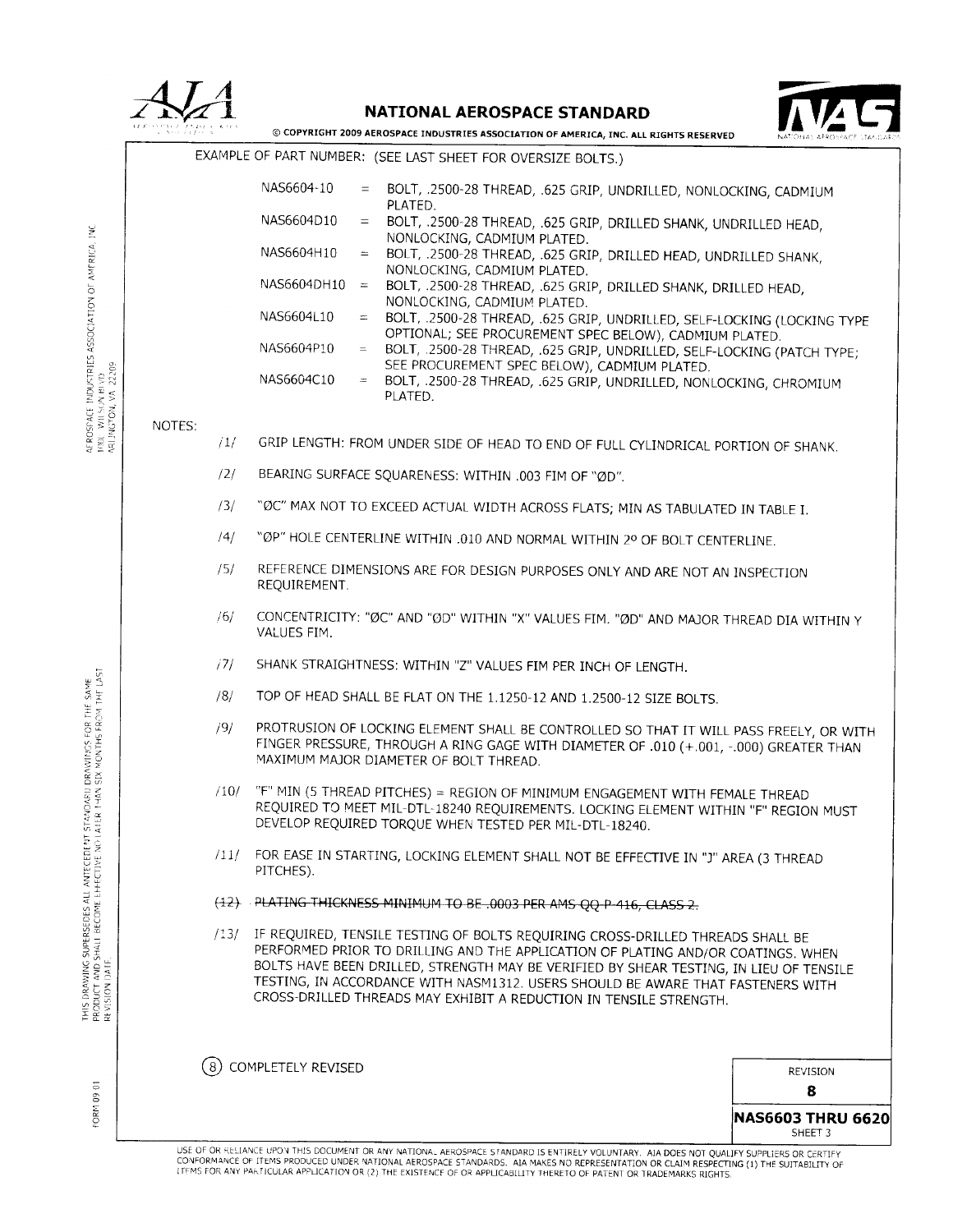

NATIONAL AEROSPACE STANDARD



© COPYRIGHT 2009 AEROSPACE INDUSTRIES ASSOCIATION OF AMERICA, INC. ALL RIGHTS RESERVED

- LOCKWIRE HOLES SHALL BE DRILLED WITHIN .010 OF CENTER OF HEX FLAT WHEN SPECIFIED BY  $/14/$ PART NUMBER.
- HEAD MARKING: BASIC NUMBER PLUS GRIP DASH NUMBER PLUS "D", "L", OR "P", WHEN APPLICABLE,  $/15/$ PLUS MANUFACTURER'S SYMBOL, RAISED OR DEPRESSED .010 MAX. ARRANGEMENT OPTIONAL. "D" IDENTIFIES BOLT WITH DRILLED SHANK. "L" IDENTIFIES BOLT WITH LOCKING ELEMENT (OPTIONAL TYPE). "P" IDENTIFIES BOLT WITH PATCH TYPE LOCKING ELEMENT ONLY. CHROMIUM PLATED CODE "C" NEED NOT APPEAR ON BOLT HEAD.
- (16) SURFACE TEXTURE: "ØD", HEAD-TO-SHANK FILLET, BEARING SURFACE OF HEAD, THREAD FLANKS AND THREAD ROOT: 32 MICROINCHES Ra; ALL OTHER SURFACES: 125 MICROINCHES Ra PER **ASME B46.1.**
- /17/ INTERMEDIATE OR LONGER LENGTHS MAY BE SPECIFIED BY THE USE OF WHOLE GRIP DASH NUMBERS ONLY. NOMINAL LENGTH EQUALS NOMINAL GRIP PLUS "T".
- (18) DIMENSIONS TO BE MET AFTER PLATING.
- (19) DIMENSIONS IN INCHES.
- (20) REMOVE ALL BURRS AND SHARP EDGES.
- (21) THIS STANDARD TAKES PRECEDENCE OVER DOCUMENTS REFERENCED HEREIN.
- (22) REFERENCED DOCUMENTS SHALL BE THE ISSUE IN EFFECT ON DATE OF INVITATIONS FOR BID.
- (23) UNLESS OTHERWISE SPECIFIED, PART INVENTORY MANUFACTURED TO PREVIOUS REVISIONS OF THE APPLICABLE DRAWING OR SPECIFICATION MAY BE PROCURED AND USED UNTIL STOCK IS DEPLETED.

PROCUREMENT SPECIFICATION: NAS4002, EXCEPT AS NOTED. COLD WORK OF HEAD TO SHANK FILLET RADIUS AND FATIGUE TESTING ARE NOT REQUIRED FOR NAS6603 BOLTS. LOCKING ELEMENT FOR SELF-LOCKING BOLTS: PER NASM15981 AND MIL-DTL-18240, LOCKING ELEMENT TYPE, INCLUDING PATCH TYPE, IS OPTIONAL WHEN "L" CODE IS SPECIFIED. PATCH TYPE LOCKING ELEMENT (WITH NO METAL REMOVED) IS REQUIRED WHEN "P" CODE IS SPECIFIED. LOCKING ELEMENT MUST BE SUPPLIED BY A OUALIFIED SOURCE LISTED IN OPL-18240 OR APPROVED FOR LISTING IN OPL-18240. SHIPPING NOTICE SHOULD IDENTIFY SUPPLIER OF BOLT AND LOCKING ELEMENT SEPARATELY.

COMPLETELY REVISED

**REVISION** 

8

**NAS6603 THRU 6620** SHEFT<sub>4</sub>

ž

FORM 09-01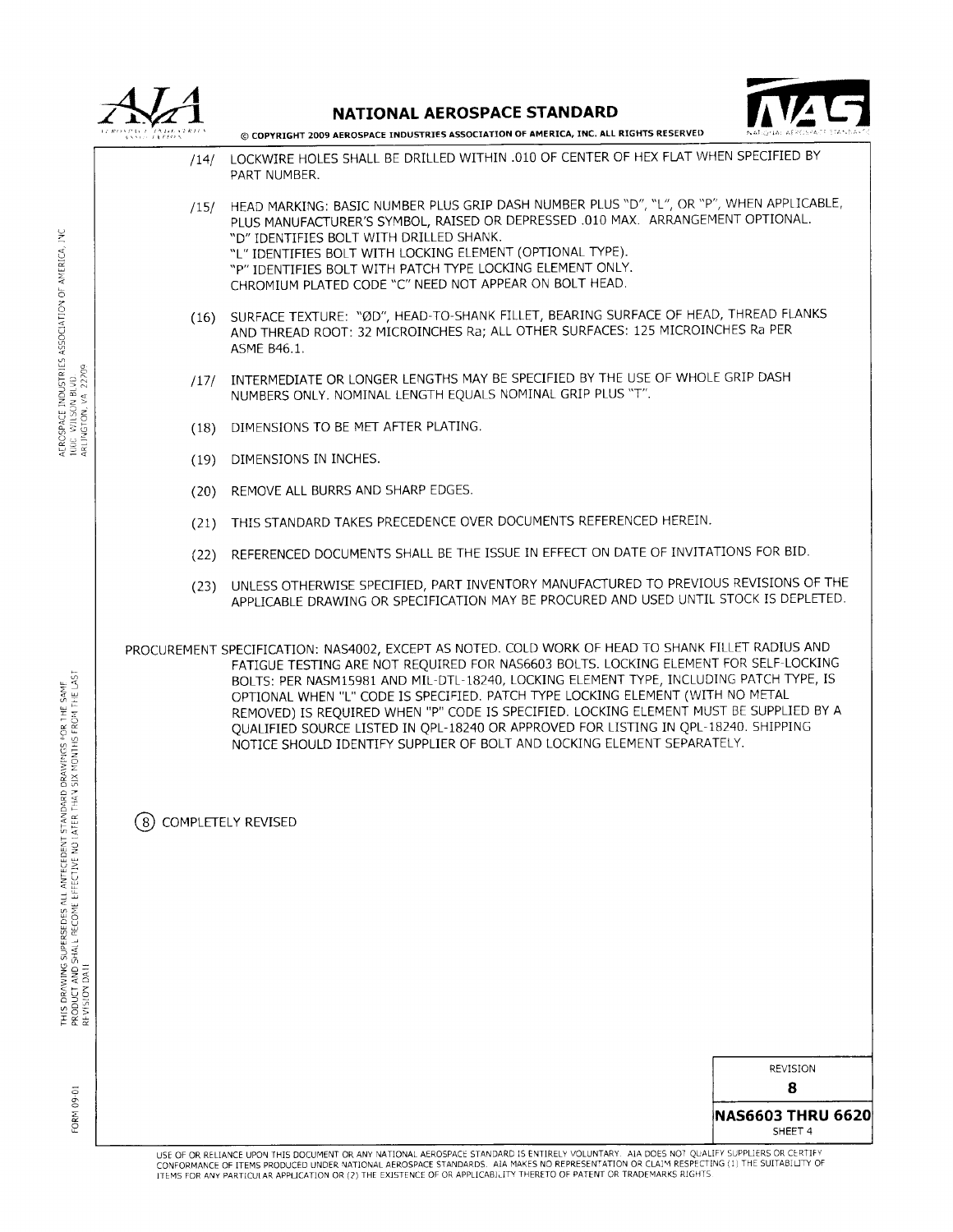

# NATIONAL AEROSPACE STANDARD



© COPYRIGHT 2009 AEROSPACE INDUSTRIES ASSOCIATION OF AMERICA, INC. ALL RIGHTS RESERVED

# TABLE II - GRIP AND LENGTH DIMENSIONS (CONTINUED ON NEXT PAGE)

| GRIP                          | GRIP         |          |                              |                |                |          |                |              |
|-------------------------------|--------------|----------|------------------------------|----------------|----------------|----------|----------------|--------------|
| DASH                          | ±.010        |          | LENGTH $+/-.015$ /17/        |                |                |          |                |              |
| NO.                           |              | NAS6603  | BASIC NUMBER AND THREAD SIZE |                |                |          |                |              |
|                               |              | .1900-32 | <b>NAS6604</b><br>.2500-28   | <b>NAS6605</b> | <b>NAS6606</b> | NAS6607  | <b>NAS6608</b> | NAS6609      |
| $\mathbf 1$                   | .062         | .407     |                              | $.3125 - 24$   | .3750-24       | .4375-20 | .5000-20       | $.5625 - 18$ |
| $\overline{c}$                | .125         |          | .487                         | .531           | .640           | .756     | .797           | .902         |
| $\overline{3}$                | .188         | .470     | .550                         | .594           | .703           | .819     | .860           | .965         |
| $\overline{4}$                | .250         | .533     | .613                         | .657           | .766           | .882     | .923           | 1.028        |
| $\overline{5}$                |              | .595     | .675                         | .719           | .828           | .944     | .985           | 1.090        |
|                               | .312         | .657     | .737                         | .781           | .890           | 1.006    | 1.047          | 1.152        |
| $\,$ 6 $\,$<br>$\overline{7}$ | .375         | .720     | .800                         | .844           | .953           | 1.069    | 1.110          | 1.215        |
| $\,8\,$                       | .438<br>.500 | .783     | .863                         | .907           | 1.016          | 1.132    | 1.173          | 1.278        |
| 9                             |              | .845     | .925                         | .969           | 1.078          | 1.194    | 1.235          | 1.340        |
|                               | .562         | .907     | .987                         | 1.031          | 1.140          | 1.256    | 1.297          | 1.402        |
| $10\,$<br>$11\,$              | .625<br>.688 | .970     | 1.050                        | 1.094          | 1.203          | 1.319    | 1.360          | 1.465        |
| 12                            | .750         | 1.033    | 1.113                        | 1.157          | 1.266          | 1.382    | 1.423          | 1.528        |
|                               |              | 1.095    | 1.175                        | 1.219          | 1.328          | 1.444    | 1.485          | 1.590        |
| 13<br>14                      | .812         | 1.157    | 1.237                        | 1.281          | 1.390          | 1.506    | 1.547          | 1.652        |
| 15                            | .875         | 1.220    | 1.300                        | 1.344          | 1.453          | 1.569    | 1.610          | 1.715        |
|                               | .938         | 1.283    | 1.363                        | 1.407          | 1.516          | 1.632    | 1.673          | 1.778        |
| 16                            | 1.000        | 1.345    | 1.425                        | 1.469          | 1.578          | 1.694    | 1.735          | 1.840        |
| 17                            | 1.062        | 1.407    | 1.487                        | 1.531          | 1.640          | 1.756    | 1.797          | 1.902        |
| 18                            | 1.125        | 1.470    | 1.550                        | 1.594          | 1.703          | 1.819    | 1.860          | 1.965        |
| 19                            | 1.188        | 1.533    | 1.613                        | 1.657          | 1.766          | 1.882    | 1.923          | 2.028        |
| 20                            | 1.250        | 1.595    | 1.675                        | 1.719          | 1.828          | 1.944    | 1.985          | 2.090        |
| 21                            | 1.312        | 1.657    | 1.737                        | 1.781          | 1.890          | 2.006    | 2.047          | 2.152        |
| 22                            | 1.375        | 1.720    | 1.800                        | 1.844          | 1.953          | 2.069    | 2.110          | 2.215        |
| 23                            | 1.438        | 1.783    | 1.863                        | 1.907          | 2.016          | 2.132    | 2.173          | 2.278        |
| 24                            | 1.500        | 1.845    | 1.925                        | 1.969          | 2.078          | 2.194    | 2.235          | 2.340        |
| 25                            | 1.562        | 1.907    | 1.987                        | 2.031          | 2.140          | 2.256    | 2.297          | 2.402        |
| 26                            | 1.625        | 1.970    | 2.050                        | 2.094          | 2.203          | 2.319    | 2.360          | 2.465        |
| 27                            | 1.688        | 2.033    | 2.113                        | 2.157          | 2.266          | 2.382    | 2.423          | 2.528        |
| 28                            | 1.750        | 2.095    | 2.175                        | 2.219          | 2.328          | 2.444    | 2.485          | 2.590        |
| 29                            | 1.812        | 2.157    | 2.237                        | 2.281          | 2.390          | 2.506    | 2.547          | 2.652        |
| 30                            | 1.875        | 2.220    | 2.300                        | 2.344          | 2.453          | 2.569    | 2.610          | 2.715        |
| 31                            | 1.938        | 2.283    | 2.363                        | 2.407          | 2.516          | 2.632    | 2.673          | 2.778        |
| 32                            | 2.000        | 2.345    | 2.425                        | 2.469          | 2.578          | 2.694    | 2.735          | 2.840        |
| 34                            | 2.125        | 2.470    | 2.550                        | 2.594          | 2.703          | 2.819    | 2.860          | 2.965        |
| 36                            | 2.250        | 2.595    | 2.675                        | 2.719          | 2.828          | 2.944    | 2.985          | 3.090        |
| 38                            | 2.375        | 2.720    | 2.800                        | 2.844          | 2.953          | 3.069    | 3.110          | 3.215        |
| 40                            | 2.500        | 2.845    | 2.925                        | 2.969          | 3.078          | 3.194    | 3.235          | 3.340        |
| 42                            | 2.625        | 2.970    | 3.050                        | 3.094          | 3.203          | 3.319    | 3.360          | 3.465        |
| 44                            | 2.750        | 3.095    | 3.175                        | 3.219          | 3.328          | 3.444    | 3.485          | 3.590        |
| 46                            | 2.875        | 3.220    | 3.300                        | 3.344          | 3.453          | 3.569    | 3.610          | 3.715        |
| 48                            | 3.000        | 3.345    | 3.425                        | 3.469          | 3.578          | 3.694    | 3.735          | 3.840        |
| 50                            | 3.125        | 3.470    | 3.550                        | 3.594          | 3.703          | 3.819    | 3.860          | 3.965        |
| 52                            | 3.250        | 3.595    | 3.675                        | 3.719          | 3.828          | 3.944    | 3.985          | 4.090        |
| 54                            | 3.375        | 3.720    | 3.800                        | 3.844          | 3.953          | 4.069    | 4.110          | 4.215        |
| 56                            | 3.500        | 3.845    | 3.925                        | 3.969          | 4.078          | 4.194    | 4.235          | 4.340        |
| 58                            | 3.625        | 3.970    | 4.050                        | 4.094          | 4.203          | 4.319    | 4.360          | 4.465        |
| 60                            | 3.750        | 4.095    | 4.175                        | 4.219          | 4.328          | 4.444    | 4 4 8 5        | 4.590        |
| 62                            | 3.875        | 4.220    | 4.300                        | 4.344          | 4.453          | 4.569    | 4.610          | 4.715        |
| 64                            | 4.000        | 4.345    | 4.425                        | 4.469          | 4.578          | 4.694    | 4.735          | 4.840        |

# AEPOSPACE INDUSTRIES ASSOCIATION OF AMERICA, INC.<br>1000: VIII SON BLVD.<br>APLINGTON, VA. 22209

FORM 09 01

8 COMPLETELY REVISED

|                 | REVISION |  |
|-----------------|----------|--|
|                 | 8        |  |
| JACGGA? TUDII C |          |  |

13 THRU 6620 SHEET 5

.<br>USE OF OR RELIANCE UPON THIS DOCUMENT OR ANY NATIONAL AEROSPACE STANDARD IS ENTIRELY VOLUNTARY. AIA DOES NOT QUALIFY SUPPLIERS OR CERTIFY<br>CONFORMANCE OF ITEMS PRODUCED UNDER NATIONAL AEROSPACE STANDARDS. AIA MAKES NO REP